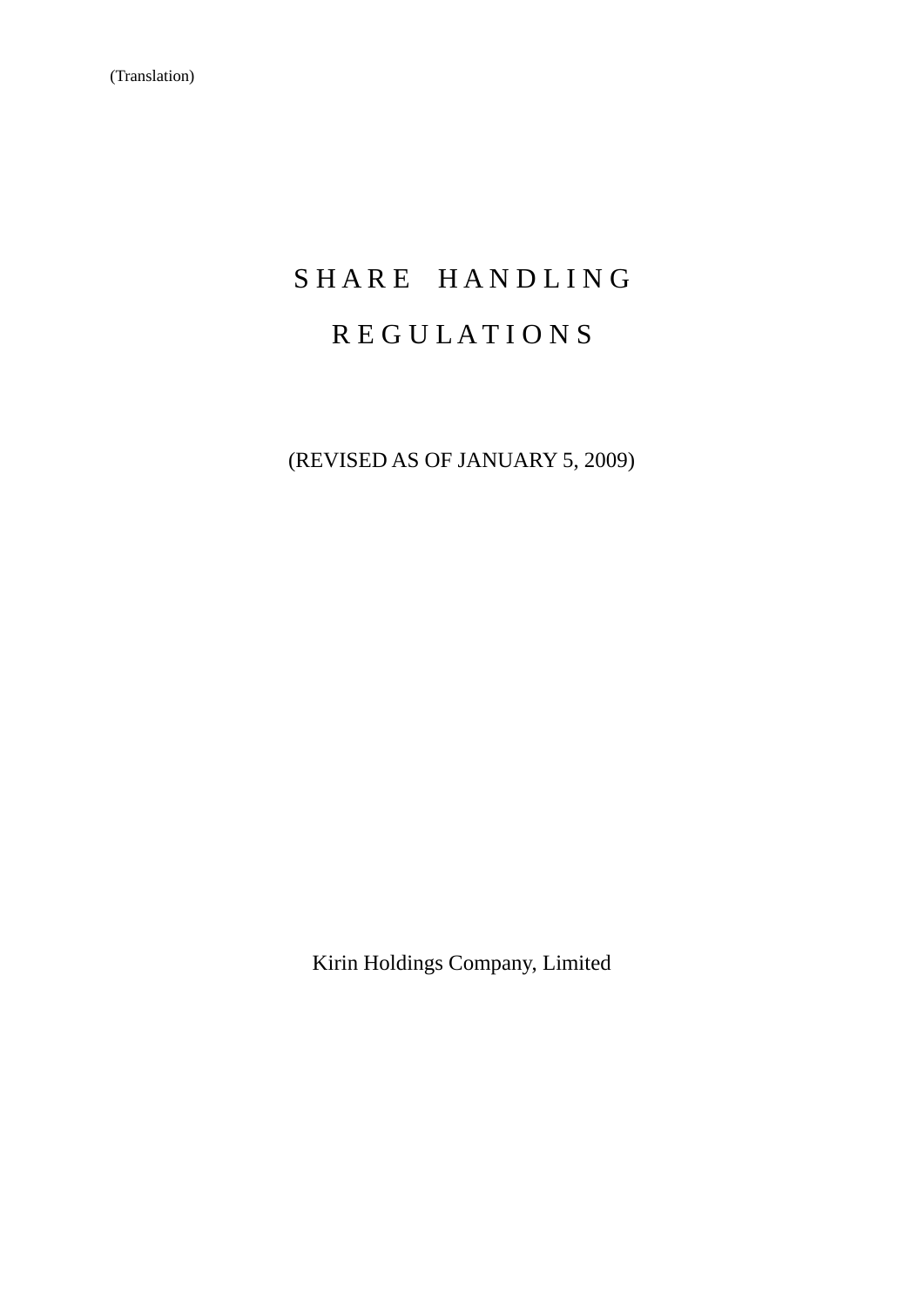| August 9, 1951:    | Established                                                                                                                                                  |
|--------------------|--------------------------------------------------------------------------------------------------------------------------------------------------------------|
| February 26, 1963: | Completely revised as a result of setting a transfer agent.                                                                                                  |
| April 1, 1967:     | Partially revised as a result of the revision of the Commercial Code.                                                                                        |
| January 1, 1970:   | Partially revised as a result of a change in address of the transfer agent.                                                                                  |
| March 28, 1975:    | Partially revised as a result of newly created provisions for denomination of<br>share certificates and a change in delivery fee for new share certificates. |
| October 1, 1982:   | Partially revised as a result of the revision of the Commercial Code.                                                                                        |
| December 12, 1991: | Partially revised as a result of the enforcement of the Custody and Transfer<br>of Share Certificate System.                                                 |
| October 1, 1999:   | Partially revised as a result of the revision of the Commercial Code.                                                                                        |
| February 14, 2000: | Partially revised as a result of the head-office relocation of the transfer agent.                                                                           |
| May 18, 2000:      | Partially revised as a result of the revision of the Civil Code.                                                                                             |
| October 1, 2001:   | Partially revised as a result of the revision of the Commercial Code.                                                                                        |
| July 1, 2002:      | Partially revised as a result of the revision of the Commercial Code, etc.                                                                                   |
| April 1, 2003:     | Partially revised as a result of the revision of the Commercial Code, etc.                                                                                   |
| May 6, 2003:       | Partially revised as a result of the head-office relocation of the transfer agent.                                                                           |
| March 31, 2004:    | Partially revised as a result of the enforcement of the system to request the<br>Company to sell fractional unit shares.                                     |
| October 1, 2005:   | Partially revised as a result of the change in the trade name of the transfer<br>agent.                                                                      |
| July 10, 2006:     | Partially revised as a result of the enforcement of the Corporation Law.                                                                                     |
| April 7, 2008:     | Partially revised as a result of newly created provisions relating to exercising<br>shareholders' rights.                                                    |
| January 5, 2009:   | Completely revised as a result of the electronic share certificate system.<br>(Supplementary Provisions deleted as of January 6, 2010.)                      |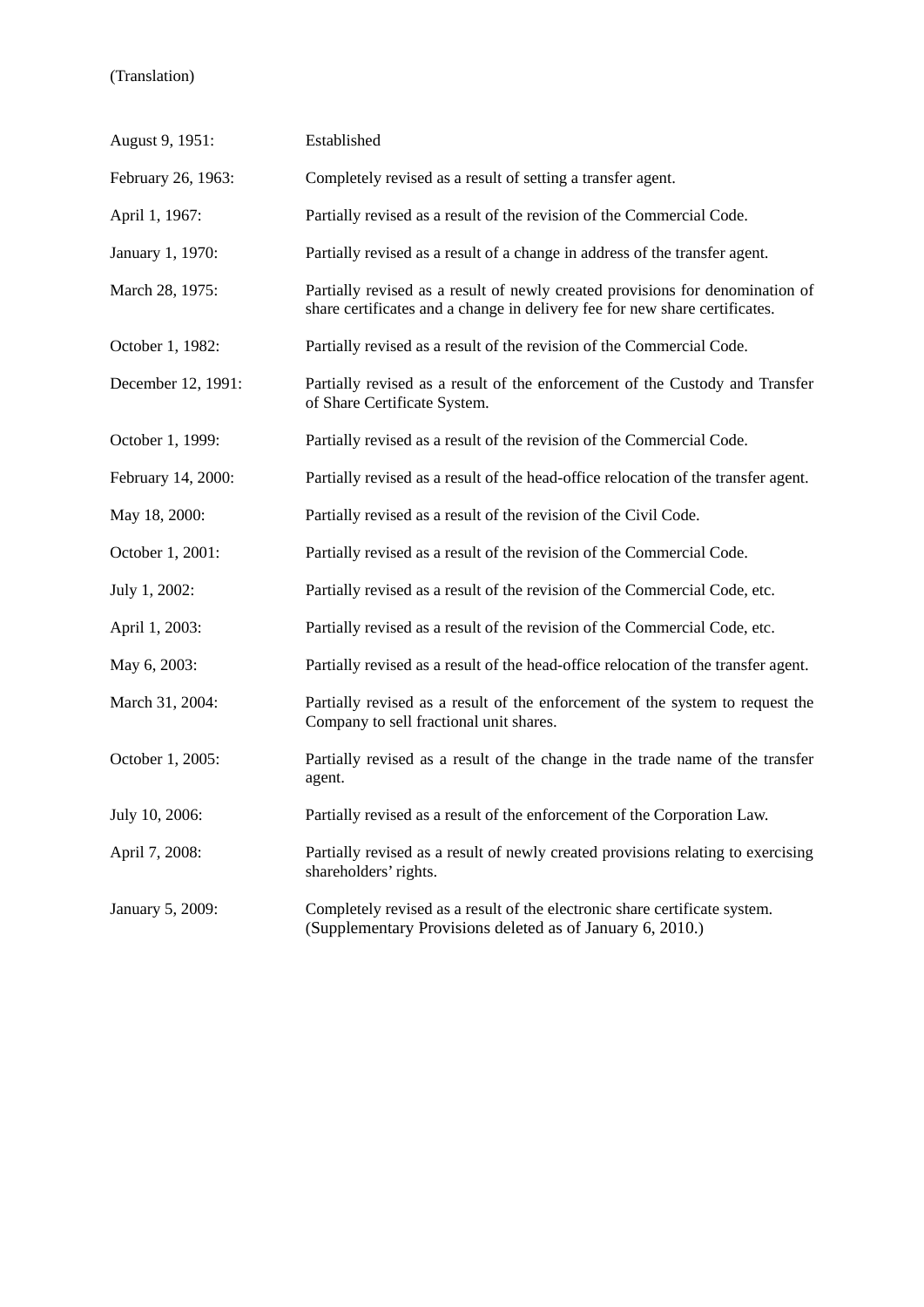# SHARE HANDLING REGULATIONS OF Kirin Holdings Company, Limited

Chapter I. General Provisions

Article 1. (Purposes)

(1) Those procedures relating to shares and share subscription rights together with the fees therefor and procedures for the exercise of shareholders' rights as stipulated in Article 10 of the Articles of Incorporation of the Company shall be governed by the provisions of these Regulations as well as by the rules provided for by the institution for transfer, Japan Securities Depository Center, Inc. (hereinafter referred to as the "Center"), and account management institutions such as securities companies, trust banks, etc. (hereinafter referred to as "Securities Companies, etc.").

(2) The handlings of special accounts opened under contracts by and between the Company and the trust bank designated by the Company together with the fees therefor and the procedures for the exercise of shareholders' rights shall be governed by the rules provided for by the trust bank as well as by the provisions of these Regulations.

Article 2. (Shareholder Register Administrator)

The shareholder register administrator of the Company and its business office are as follows:

Shareholder Register Administrator: Mitsubishi UFJ Trust and Banking Corporation 1-4-5 Marunouchi, Chiyoda-ku, Tokyo

Business Office of the Shareholder Register Administrator: Corporate Agency Division, Mitsubishi UFJ Trust and Banking Corporation 1-4-5 Marunouchi, Chiyoda-ku, Tokyo

Article 3. (Requests or Notifications)

(1) All requests or notifications under these Regulations shall be made in the format prescribed by the Company. However, this shall not apply in the event those requests or notifications are made through Securities Companies, etc. and the Center or if provided for in Article 24(1).

(2) Should any request or notification as set forth in the preceding paragraph be made by a proxy, a document evidencing the authority of such proxy shall be submitted, or should any such act require

1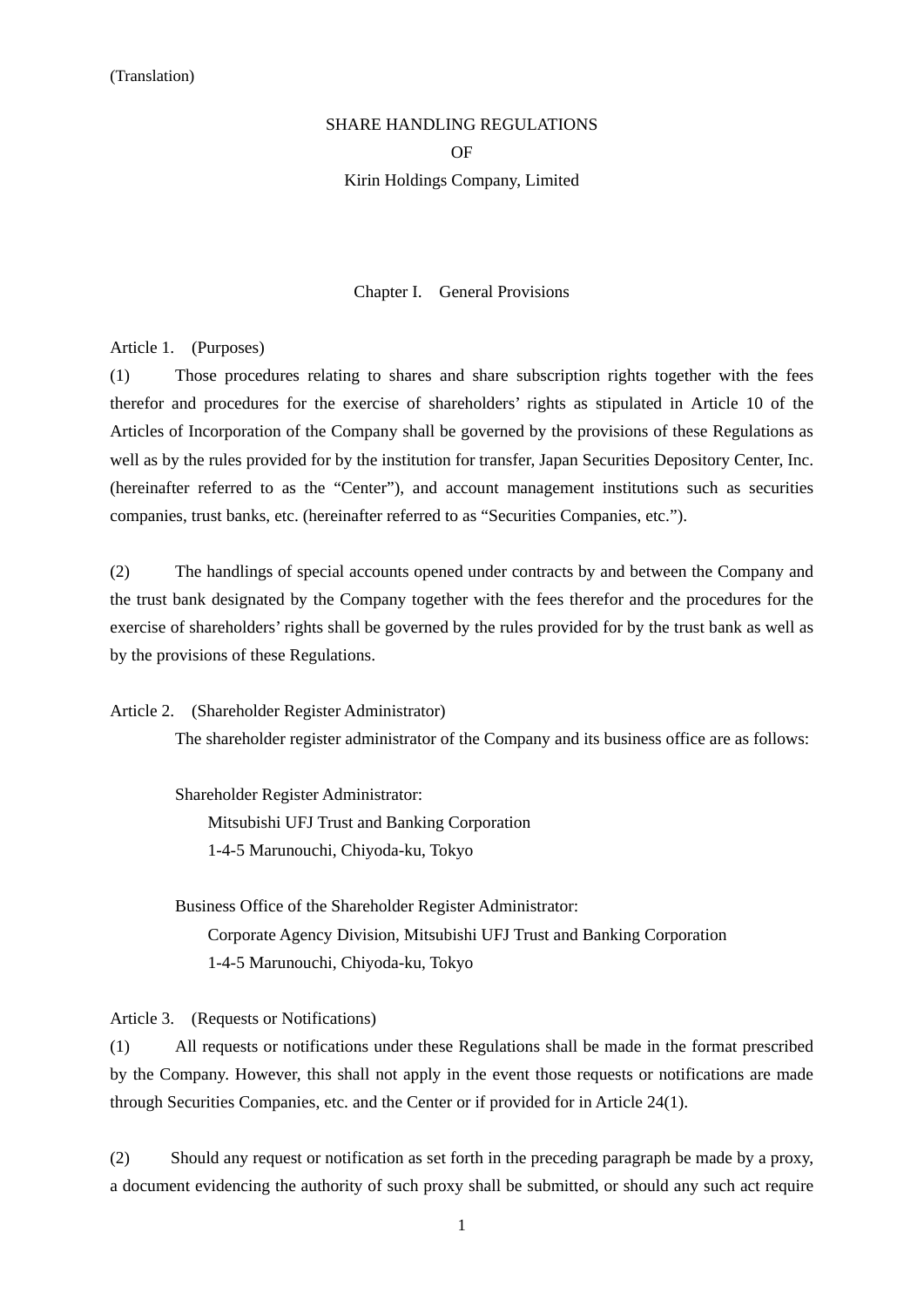the consent of a curator or an assistant, a document evidencing such consent shall be submitted.

(3) In cases where the requests or notifications set forth in paragraph (1) are made through Securities Companies, etc. and the Center, or Securities Companies, etc., those requests or notifications may be treated by the Company as deemed to have been made by shareholders.

(4) The Company may request the party who made the requests or notifications set forth in paragraph (1) to submit material evidencing that that party is a shareholder or a proxy.

(5) In cases where the Company requested to submit the material set forth in the preceding paragraph, the Company shall not accept the requests or notifications set forth in paragraph (1) unless such material is submitted.

Chapter II. Entries, Recordings, etc. Into Shareholder Register

Article 4. (Entries or Recordings Into Shareholder Register)

(1) The Company shall make entries or recordings into the shareholder register in accordance with the General Shareholders Notifications received from the Center.

(2) In cases where a notice of change of address or change of other information appearing in the shareholder register, of the parties entered or recorded in the shareholder register (hereinafter referred to as "Shareholders, etc.") is received, the Company shall change the entries or records in the shareholder register in accordance with that notice.

(3) In addition to the preceding two paragraphs, in the case of new share issuance or in any other case stipulated in laws and regulations, the Company shall make entries or recordings into the shareholder register.

Article 5. (Characters, etc. Used in Shareholder Register)

 Entries or recordings into the shareholder register of the Company shall be made in characters and symbols designated by the Center.

Article 6. (Entries or Recordings, etc. Into Register of Share Subscription Rights)

(1) Requests for (i) entries or recordings into the register of share subscription rights, (ii) registration, transfer or deregistration of a pledge related to share subscription rights, and (iii) indication or deletion of trust assets shall be made to the shareholder register administrator.

2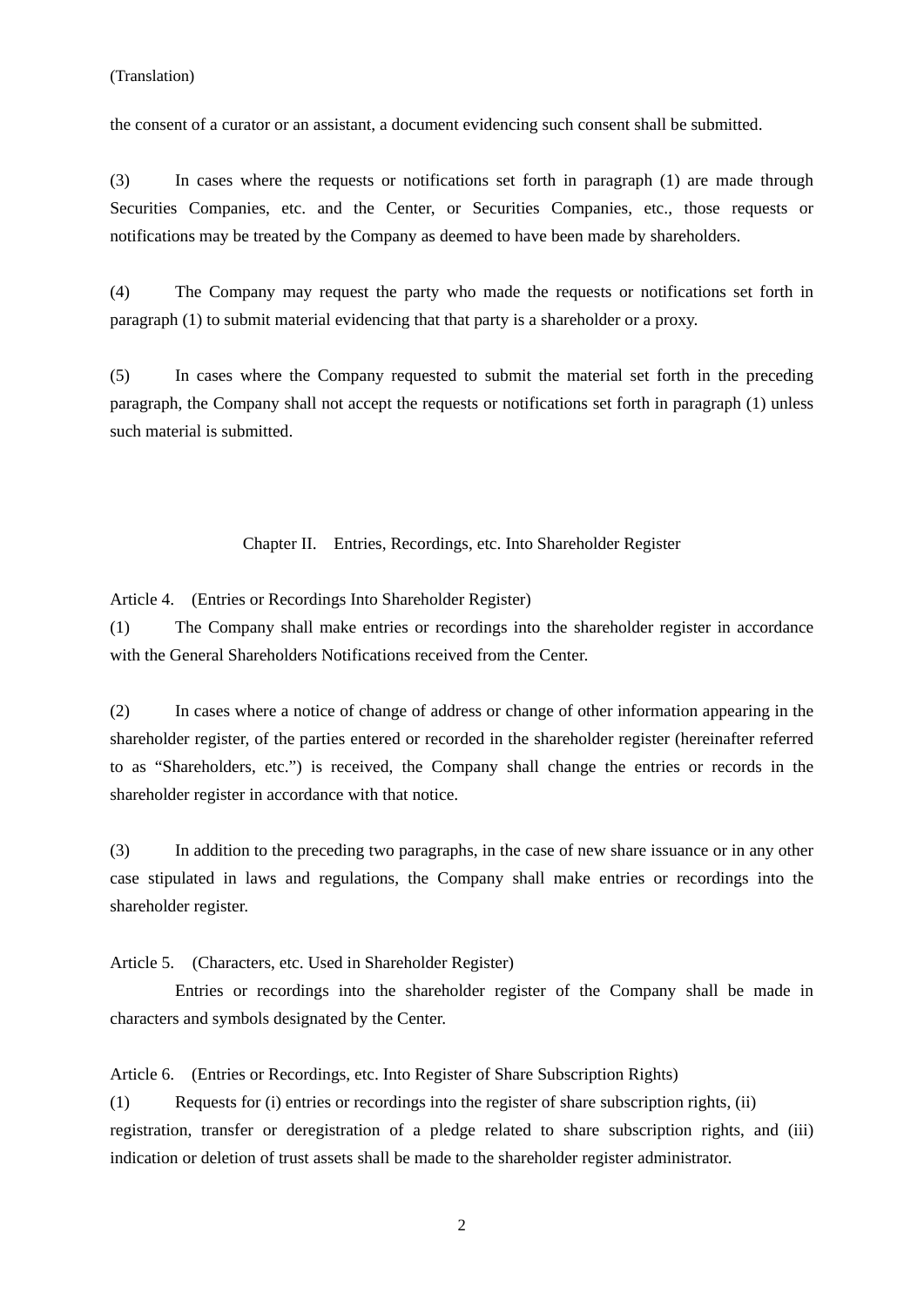(2) The treatments of share subscription rights other than those stipulated in the preceding paragraph may be separately prescribed.

# Chapter III. Notifications

Article 7. (Notifications of Addresses and Names of Shareholders, etc.)

(1) Shareholders, etc. shall file notification of their addresses and names with the Company.

(2) The notifications referred to in the preceding paragraph or changes thereof shall be filed through Securities Companies, etc. and the Center. However, this shall not apply to the cases stipulated in Article 4(3).

Article 8. (Notifications of Shareholders, etc. Residing in Foreign States)

(1) Shareholders, etc. residing in foreign states shall, in Japan, designate their standing proxies or mailing addresses where they receive notices, and file notification thereof.

(2) Standing proxies shall be included in Shareholders, etc. referred to in paragraph (1) of the preceding Article.

(3) The notifications referred to in paragraph (1) or changes thereof shall be filed through Securities Companies, etc. and the Center. However, this shall not apply to the cases provided for in Article 4(3).

Article 9. (Notifications of Representative of Juridical Person)

(1) Any Shareholder, etc. who is a juridical person shall file notification of one representative's position title and name.

(2) The notifications referred to in the preceding paragraph or changes thereof shall be filed through Securities Companies, etc. and the Center. However, this shall not apply to the cases provided for in Article 4(3).

Article 10. (Notifications of Representative of Jointly-Owned Shares)

(1) Shareholders who own shares jointly shall designate one representative thereof and file notification of such representative's address and name.

(2) The notifications referred to in the preceding paragraph or changes thereof shall be filed through Securities Companies, etc. and the Center. However, this shall not apply to the cases provided

3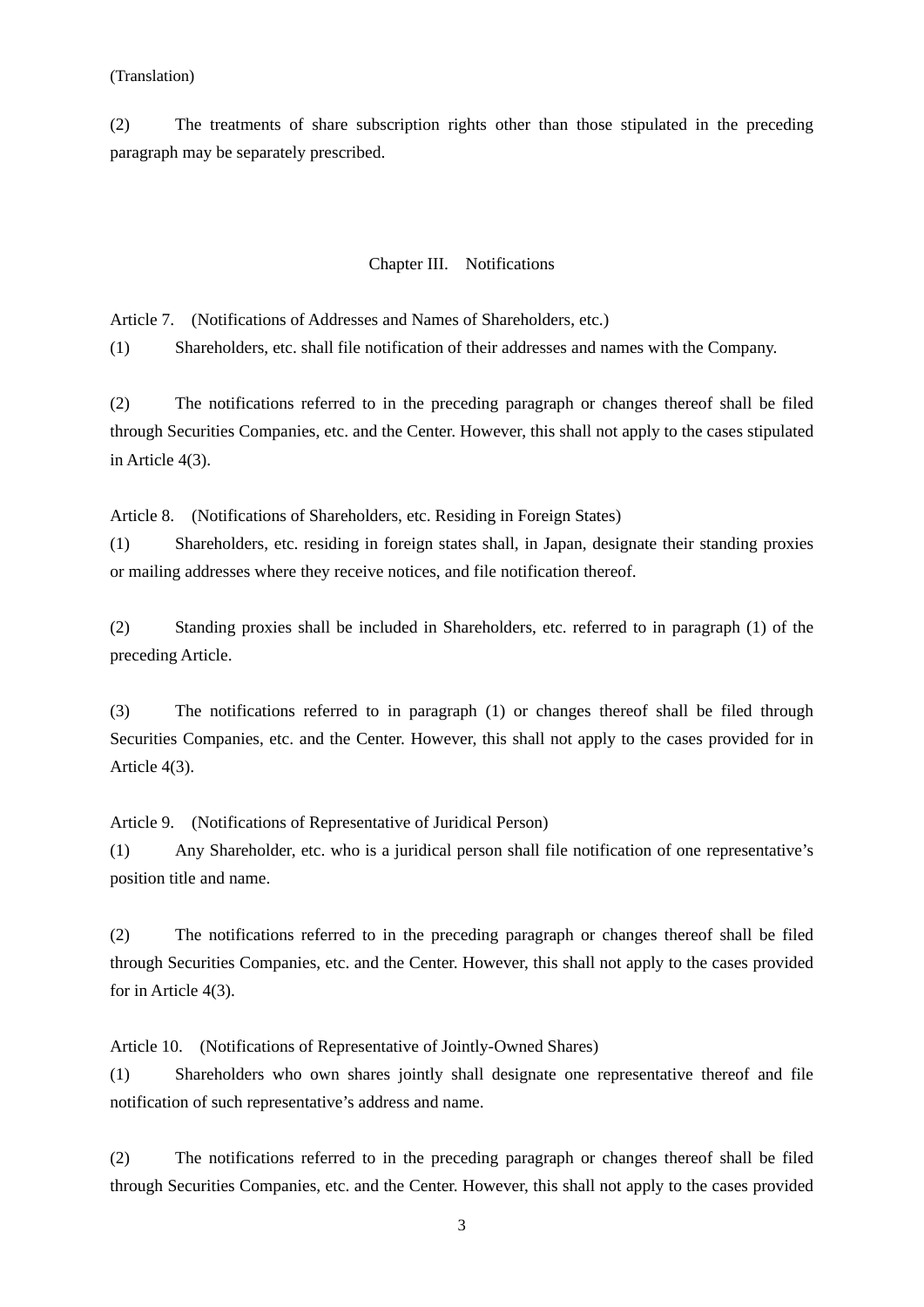for in Article 4(3).

Article 11. (Legal Representatives) (1) Any legal representative such as a person who has parental authority or a guardian shall file notification of his/her address and name.

(2) The notifications referred to in the preceding paragraph or changes or removals thereof shall be filed through Securities Companies, etc. and the Center. However, this shall not apply to the cases provided for in Article 4(3).

# Article 12. (Other Notifications)

(1) Any other notification to the Company than the notifications provided for in Article 7 to the preceding Article inclusive shall be filed through Securities Companies, etc. and the Center, or Securities Companies, etc. unless special methods are designated by the Company. However, this shall not apply to the cases provided for in Article 4(3).

(2) The notifications that Securities Companies, etc. are unable to accept or forward shall be filed with the shareholder register administrator.

Article 13. (Notification Matters Filed, etc. by Holders of Share Subscription Rights)

 The provisions of Article 7 to the preceding Article inclusive shall apply mutatis mutandis to notification matters filed and filing methods of the parties who are entered or recorded in the register of share subscription rights of the Company. However, such notifications shall be filed with the shareholder register administrator unless otherwise provided for pursuant to Article 6(2).

Chapter IV. Purchase of Fractional Unit Shares

Article 14. (Requests for Purchase of Fractional Unit Shares)

In cases where a shareholder requests the Company for the purchase of fractional unit shares, the request shall be made through Securities Companies, etc. and the Center, pursuant to the rules provided for by the Center.

Article 15. (Determination of Purchase Price)

(1) The purchase price per share of fractional unit shares shall be the amount equivalent to the closing price per share of the Company on the Tokyo Stock Exchange on the date on which the request for purchase pursuant to the preceding Article reaches the business office of the shareholder register administrator provided for in Article 2. However, if no trading is effected on that day or the exchange is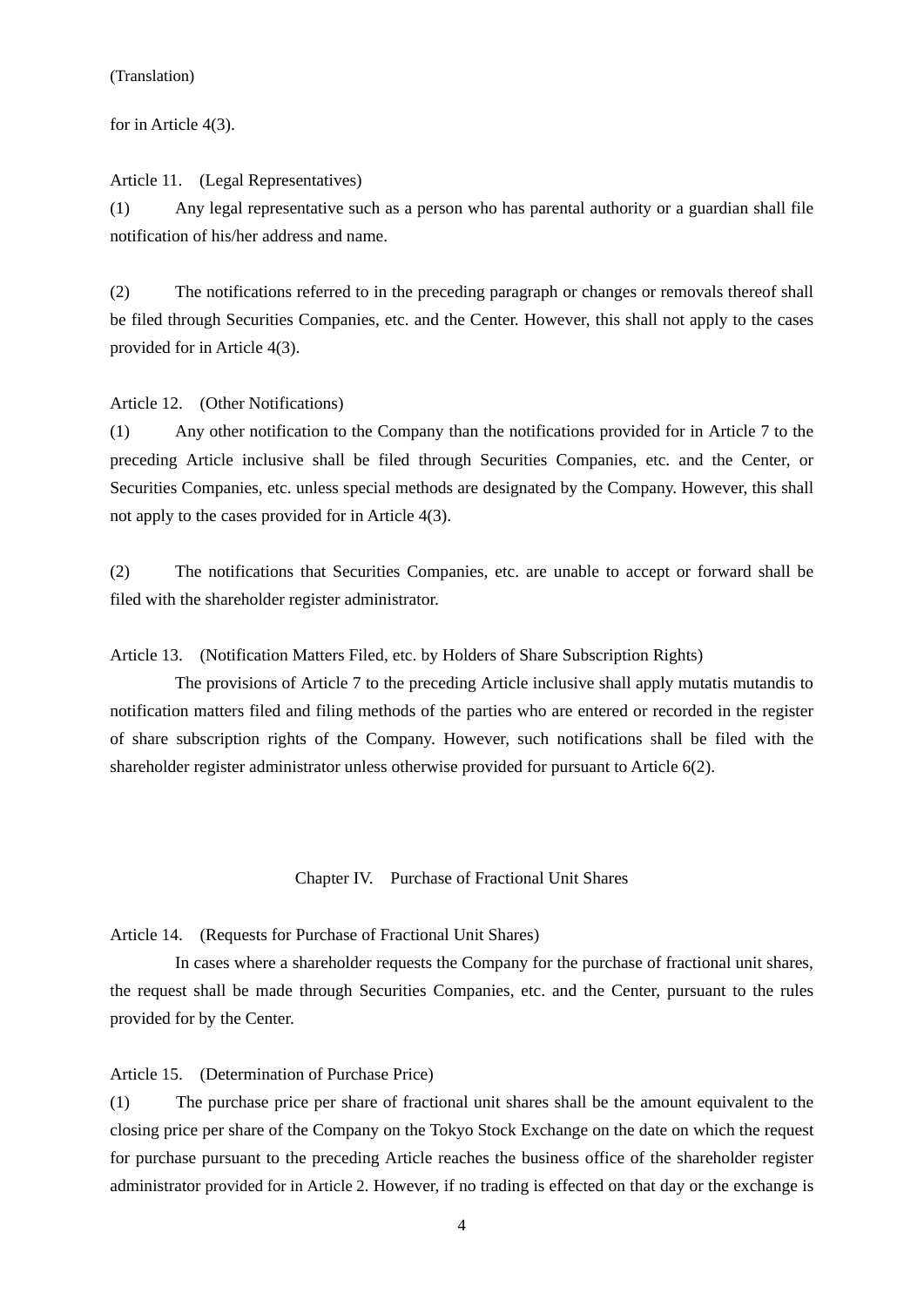closed on that day, the purchase price per such share shall be the price at which the shares of the Company are first traded thereafter.

(2) The purchase price for such shares shall be the amount obtained by multiplying the purchase price per share pursuant to the preceding paragraph by the number of shares requested to be purchased.

Article 16. (Payment of Purchase Price)

(1) Unless otherwise provided for by the Company, the Company shall pay the purchase price to the party who requested for the purchase of such shares on the 4th business day counting from the day following the date on which the purchase price was determined.

(2) In the cases referred to in the preceding paragraph, when such purchase price includes a premium due to such as dividends of surplus and share splits, the purchase price shall be paid prior to the relevant record date.

#### Article 17. (Transfer of Shares Purchased)

Fractional unit shares for which a request for purchase has been made shall be transferred to the account of the Company on the date on which the procedure for payment of purchase price pursuant to the preceding Article has been completed.

#### Chapter V. Sale of Fractional Unit Shares

Article 18. (Request for Sale of Fractional Unit Shares)

In cases where a shareholder requests the Company for the sale of fractional unit shares, the request shall be made through Securities Companies, etc. and the Center, pursuant to the rules provided for by the Center.

Article 19. (Restriction on Request for Sale)

If an aggregate number of such shares for which the requests for sale are made on the same day exceeds the number of treasury shares reserved for the request for sale, all the requests for sale made on such day shall not become effective.

Article 20. (Determination of Sale Price)

(1) The sale price per share of fractional unit shares shall be the amount equivalent to the closing price per share of the Company on the Tokyo Stock Exchange on the date on which the request for sale pursuant to Article 18 reaches the business office of the shareholder register administrator provided for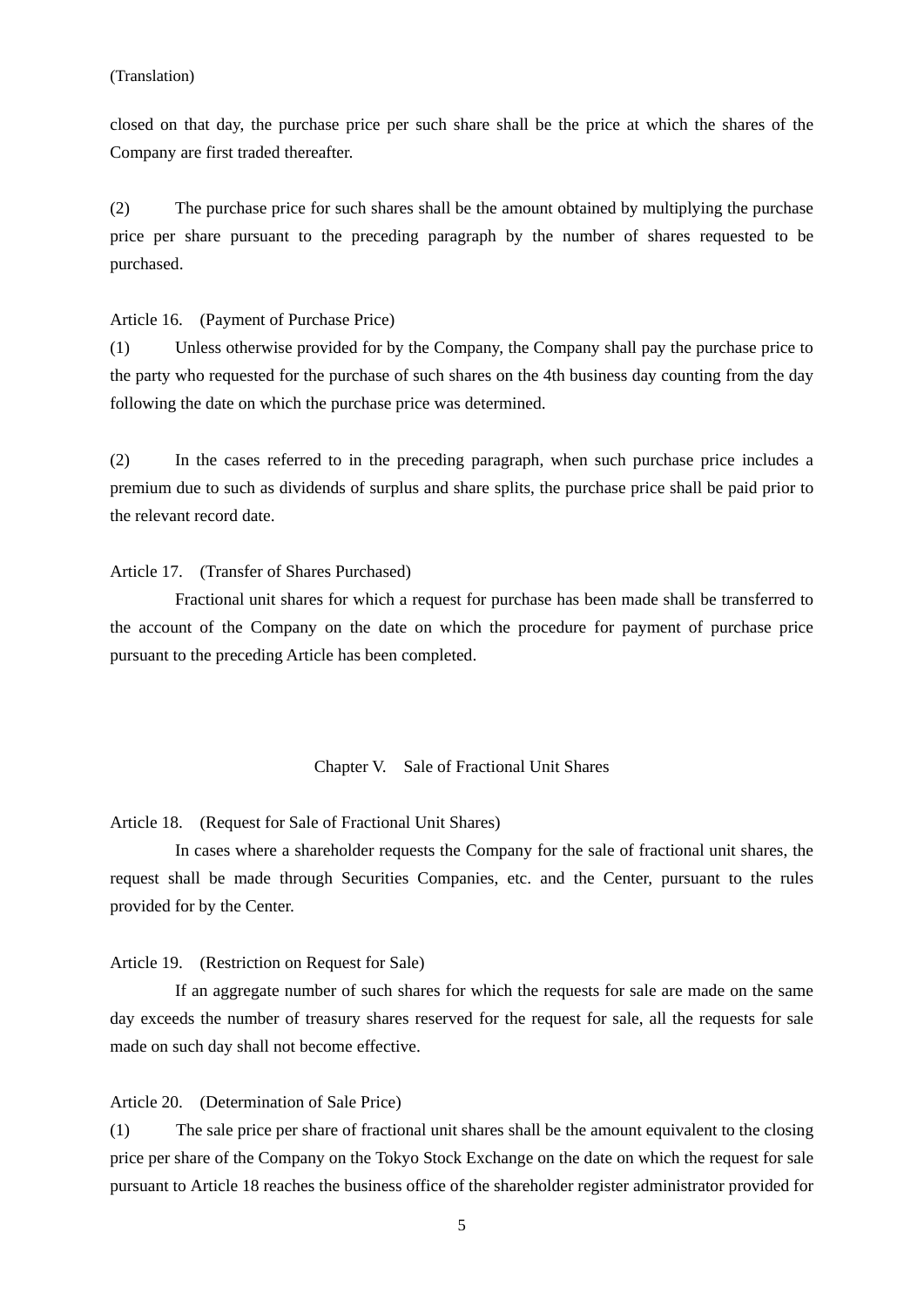in Article 2. However, if no trading is effected on that day or the exchange is closed on that day, the sale price per such share shall be the price at which the shares of the Company are first traded thereafter.

(2) The sale price for such shares shall be the amount obtained by multiplying the sale price per share pursuant to the preceding paragraph by the number of shares requested to be sold.

Article 21. (Suspension Period for Acceptance of Request for Sale)

(1) The Company shall suspend the acceptance of requests for sale of fractional unit shares for the period from the day 10 business days prior to the date provided for in each of the following items to the date provided for in each of such items.

- (i) June 30
- (ii) December 31
- (iii) Other record dates

(2) Other than as provided for in the preceding paragraph, the Company may, when the Company or the Center finds necessary, separately suspend the acceptance of requests for sale of fractional unit shares.

Article 22. (Transfer of Shares Sold)

 The Company shall file the application of the transfer of fractional unit shares for which a request for sale has been made to the account of the party who requested the sale of such shares on the date on which it is confirmed that the proceeds for the sale of shares have been transferred to the bank account designated by the Company.

#### Chapter VI. Fees

Article 23. (Fees)

(1) There shall be no fees in connection with the handling of shares of the Company.

(2) The fees that Shareholders, etc. pay to Securities Companies, etc. or the Center shall be borne by Shareholders, etc.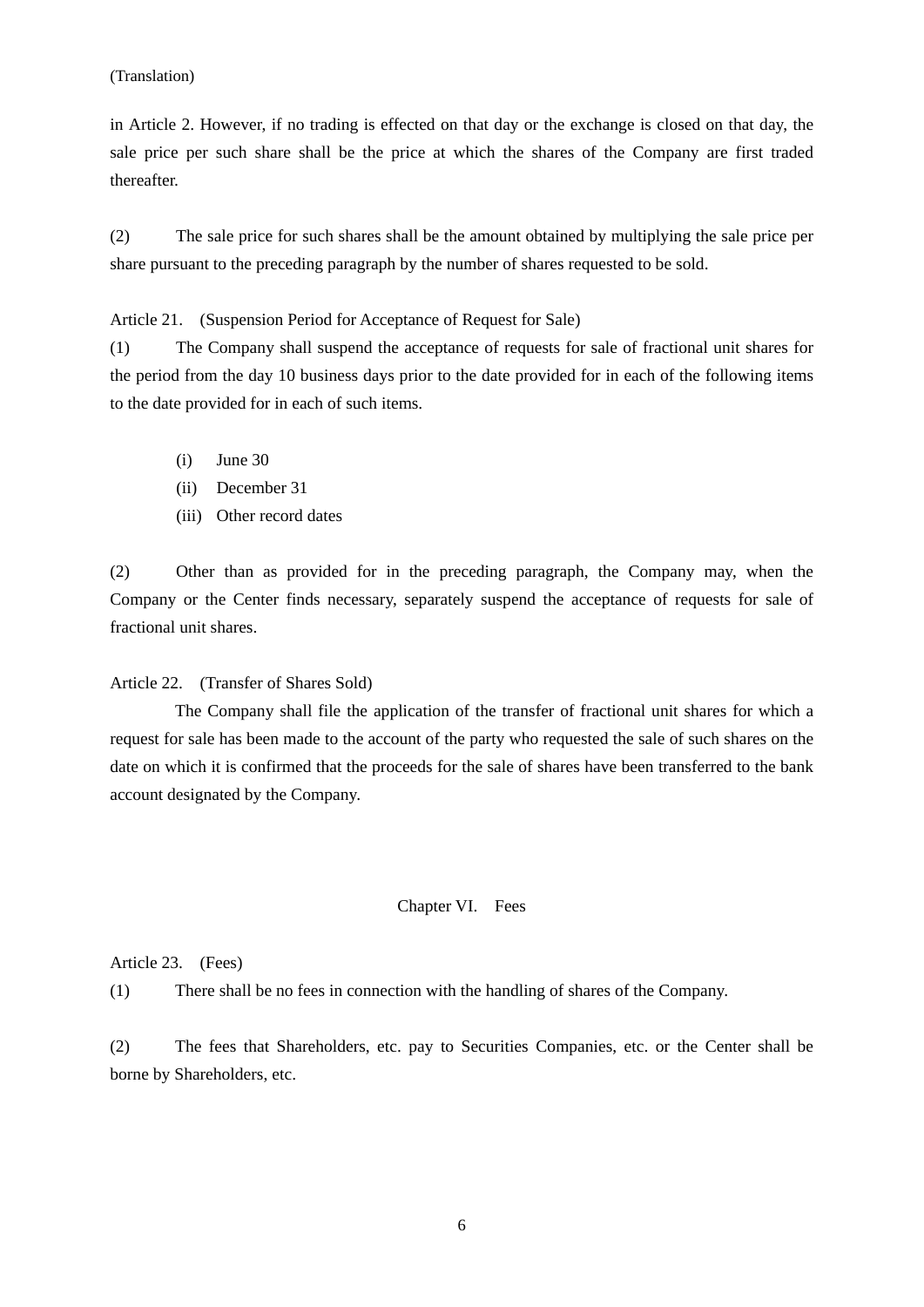Chapter VII. Methods to Exercise Rights of Minority Shareholders, etc.

Article 24. (Methods to Exercise Rights of Minority Shareholders, etc.)

(1) In cases where shareholders exercise rights of minority shareholders, etc. provided for in Article 147(4) of the Law Concerning Book-entry Transfer of Corporate Bonds and Other Securities. (hereinafter referred to as the "Law") directly to the Company, such exercises shall be performed by documents affixed with the name and seal with a receipt for Individual Shareholder Notification given by Securities Companies, etc. (meaning a notice provided for in Article 154(3) of the Law) as an attachment. However, foreign nationals may substitute the signature for the name and seal.

(2) The provisions in Article 3(2), (4) and (5) shall apply to the exercise of rights of minority shareholders, etc. referred to in the preceding paragraph.

Article 25. (Proposals by Shareholders Included in Reference Documents for General Meeting of Shareholders)

 In cases where the Company includes the summary of proposals to be submitted by shareholders in connection with matters of purposes of the general meeting of shareholders in the reference documents for the general meeting of shareholders, if the matters below notified by the shareholders to the Company contain more than 400 characters, the Company may present the outlines of the notification matters instead of the full text.

- (i) Reason for proposal
- (ii) Matters provided for in Articles 74, 76 and 77 of the Ordinance for Enforcement of the Corporation Law concerning proposals on election of Directors, Corporate Auditors and Accounting Auditors

Chapter VIII. Justifiable Reasons for Requesting General Shareholders Notifications, etc.

#### Article 26. (Justifiable Reasons for Requesting General Shareholders Notifications)

The cases that the Company prescribes as justifiable reasons to request General Shareholders Notifications provided for in Article 151(8) of the Law shall be as follows:

- (i) Cases where the Company determines that it is necessary to make notices to present shareholders
- (ii) Cases where the Company determines that it is necessary to reflect present shareholders to the shareholder register
- (iii) Cases where the Company determines that it is necessary to carry out procedures to